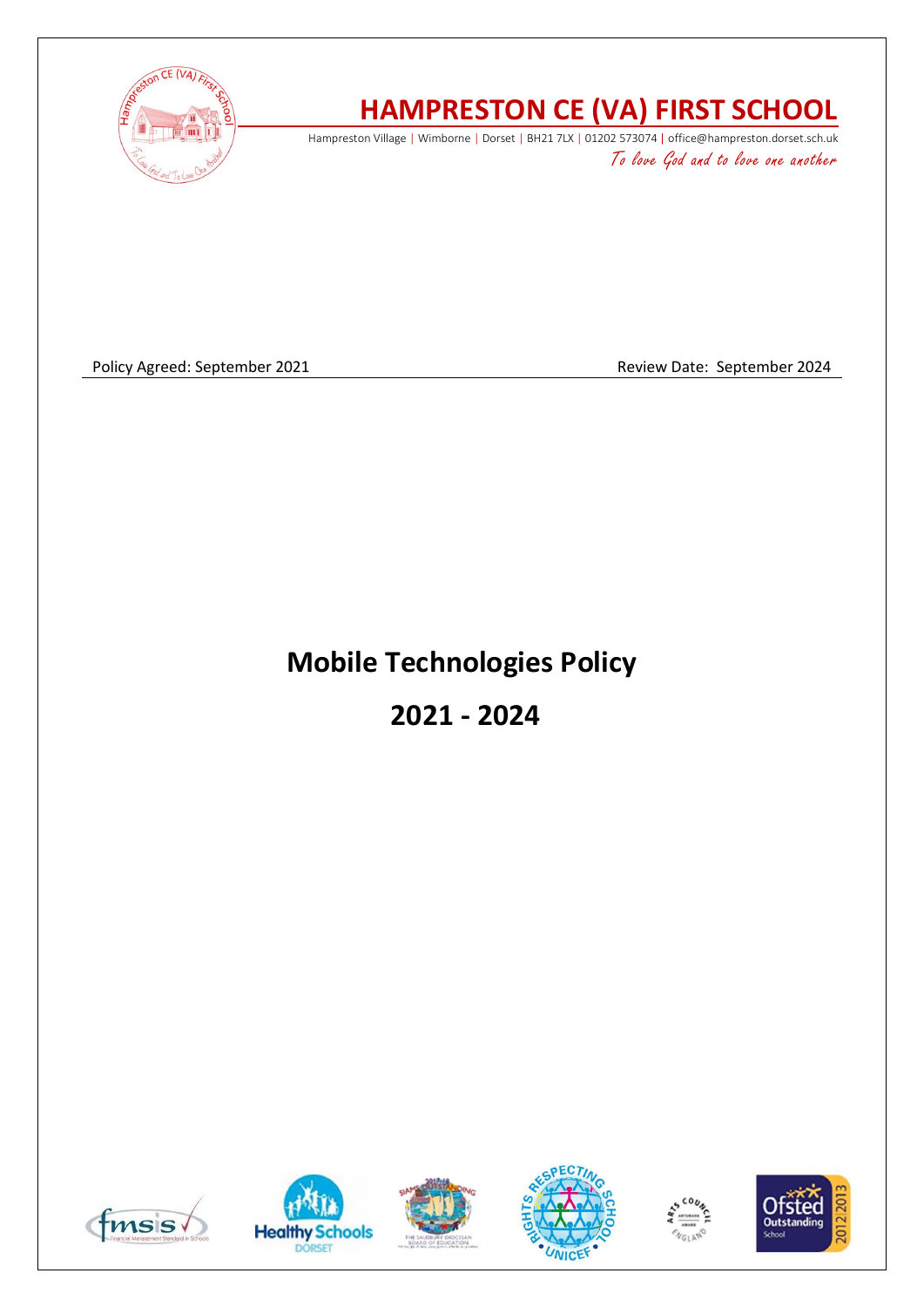### **Introduction**

Mobile technology devices may be a school owned/provided or privately owned smartphone, tablet, notebook / laptop or other technology that usually has the capability of utilising the school's wireless network. The device then has access to the wider internet which may include the school's learning platform and other cloud based services such as email and data storage.

The absolute key to considering the use of mobile technologies is that the pupils / students, staff and wider school community understand that the primary purpose of having their personal device at school is educational and that this is irrespective of whether the device is school owned/provided or personally owned.

The mobile technologies policy should sit alongside a range of polices including but not limited to the Safeguarding Policy, Bullying Policy and Acceptable Use Policy. Teaching about the safe and appropriate use of mobile technologies should be included in the online safety education programme.

### **Potential Benefits of Mobile Technologies**

Research has highlighted the widespread uptake of mobile technologies amongst adults and children of all ages. Web-based tools and resources have changed the landscape of learning. Students now have at their fingertips unlimited access to digital content, resources, experts, databases and communities of interest. By effectively maximizing the use of such resources, schools not only have the opportunity to deepen student learning, but they can also develop digital literacy, fluency and citizenship in students that will prepare them for the high tech world in which they will live, learn and work.

### **Considerations**

• The school Acceptable Use Agreements for staff, pupils and parents/carers will give consideration to the use of mobile technologies

|                        | <b>School Devices</b>                                |                                                    |                                   | <b>Personal Devices</b> |                    |                  |
|------------------------|------------------------------------------------------|----------------------------------------------------|-----------------------------------|-------------------------|--------------------|------------------|
|                        | School<br>owned and<br>allocated to<br>a single user | School<br>owned for<br>use by<br>multiple<br>users | Authorised<br>Device <sup>1</sup> | Student/Pupil<br>Owned  | <b>Staff Owned</b> | Visitor<br>Owned |
| Allowed In<br>School   | <b>Yes</b>                                           | Yes                                                | <b>Yes</b>                        | No.                     | Yes                | No               |
| Full network<br>access | <b>Yes</b>                                           | Yes                                                | <b>Yes</b>                        | No.                     | No.                | No.              |
| Internet<br>Only       | <b>Yes</b>                                           | Yes                                                | Yes                               | No.                     | No.                | No               |
| No Network<br>Access   | Access                                               | Access                                             | Access                            | No Access               | No Access          | No Access        |

• The school allows:

- The school has provided technical solutions for the safe use of mobile technology for school devices:
	- o All Apple school devices are controlled though the use of Mobile Device Management software
	- o iPads are managed by Apple Configurator

<sup>1</sup>*Authorised device – purchased by the pupil/family through a school-organised scheme. This device may be given full access to the network as if it were owned by the school*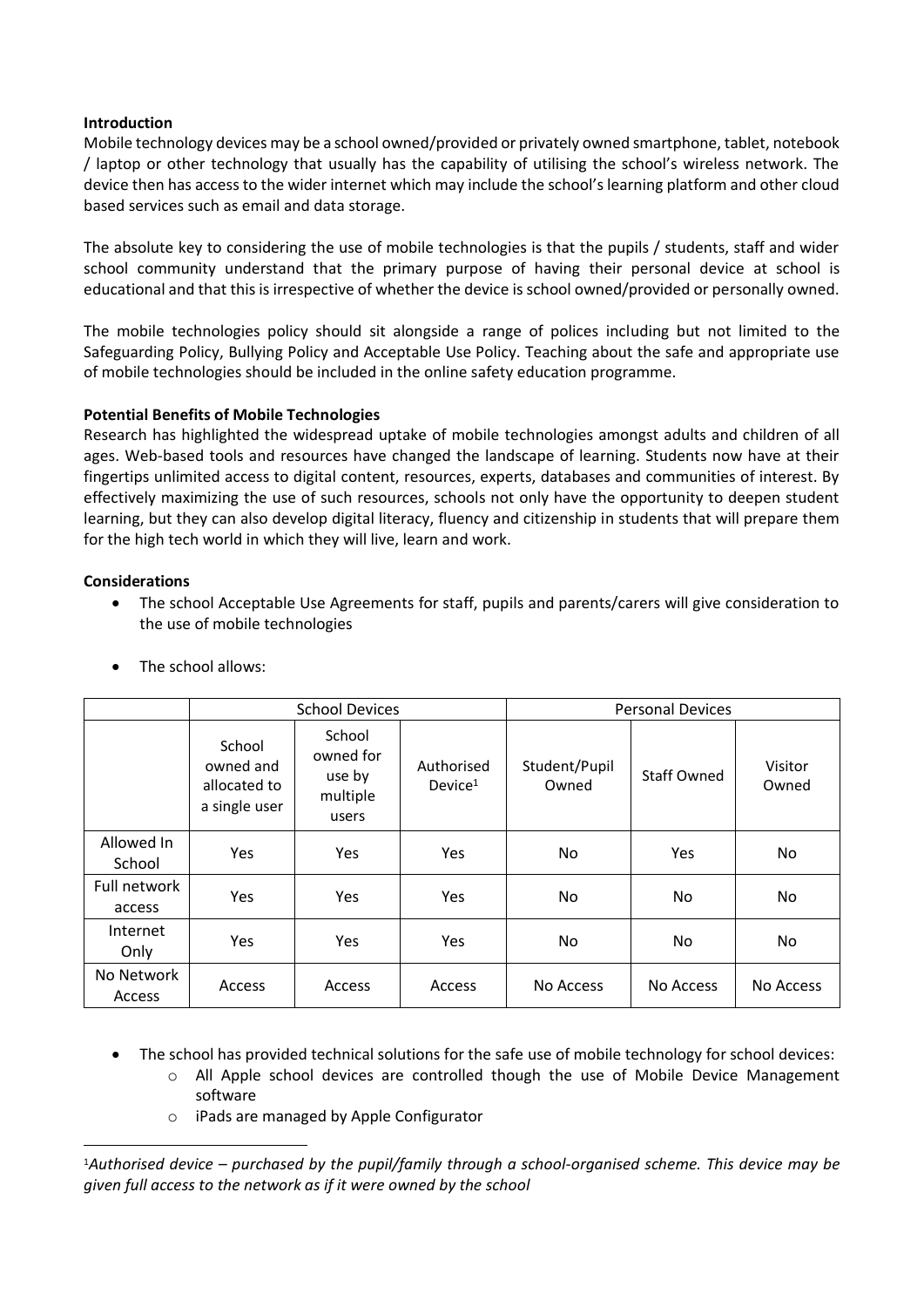- o Other devices are managed individually
- o Appropriate access control is applied to all mobile devices according to the requirements of the user (e.g. Internet only access, network access allowed, shared folder network access)
- o The school has addressed broadband performance and capacity to ensure that core educational and administrative activities are not negatively affected by the increase in the number of connected devices
- $\circ$  For all mobile technologies, filtering will be applied to the internet connection and attempts to bypass this are not permitted
- o Appropriate exit processes are implemented for devices no longer used at a school location or by an authorised user. *These may include; revoking the link between MDM software and the device, removing proxy settings, ensuring no sensitive data is removed from the network, uninstalling school-licenced software etc.*
- o All school devices are subject to routine monitoring
- o Pro-active monitoring has been implemented to monitor activity
- When personal devices are permitted:
	- $\circ$  Personal devices are brought into the school entirely at the risk of the owner and the decision to bring the device in to the school lies with the user as does the liability for any loss or damage resulting from the use of the device in school
	- o Personal devices should not be used in public areas, classrooms or when children are present. Only in extreme circumstances would this be allowed, with prior consent of head teacher, deputy or ICT Manager.
	- o The school accepts no responsibility or liability in respect of lost, stolen or damaged devices while at school or on activities organised or undertaken by the school (the school recommends insurance is purchased to cover that device whilst out of the home)
	- o The school accepts no responsibility for any malfunction of a device due to changes made to the device while on the school network or whilst resolving any connectivity issues
	- $\circ$  The school recommends that the devices are made easily identifiable and have a protective case to help secure them as the devices are moved around the school. Pass-codes or PINs should be set on personal devices to aid security
	- $\circ$  The school is not responsible for the day to day maintenance or upkeep of the users personal device such as the charging of any device, the installation of software updates or the resolution of hardware issues
- Users are expected to act responsibly, safely and respectfully in line with current Acceptable Use Agreements, in addition;
	- $\circ$  Visitors should be provided with information about how and when they are permitted to use mobile technology in line with local safeguarding arrangements
	- $\circ$  Users are responsible for keeping their device up to date through software, security and app updates. The device is virus protected and should not be capable of passing on infections to the network
	- $\circ$  Users are responsible for charging their own devices and for protecting and looking after their devices while in school
	- o Personal devices should be charged before being brought to school as the charging of personal devices is not permitted during the school day
	- o Devices must be in silent mode on the school site
	- $\circ$  Confiscation and searching (England) the school has the right to take, examine and search any device that is suspected of unauthorised use, either technical or inappropriate.
	- o The changing of settings (exceptions include personal settings such as font size, brightness, etc…) that would stop the device working as it was originally set up and intended to work is not permitted